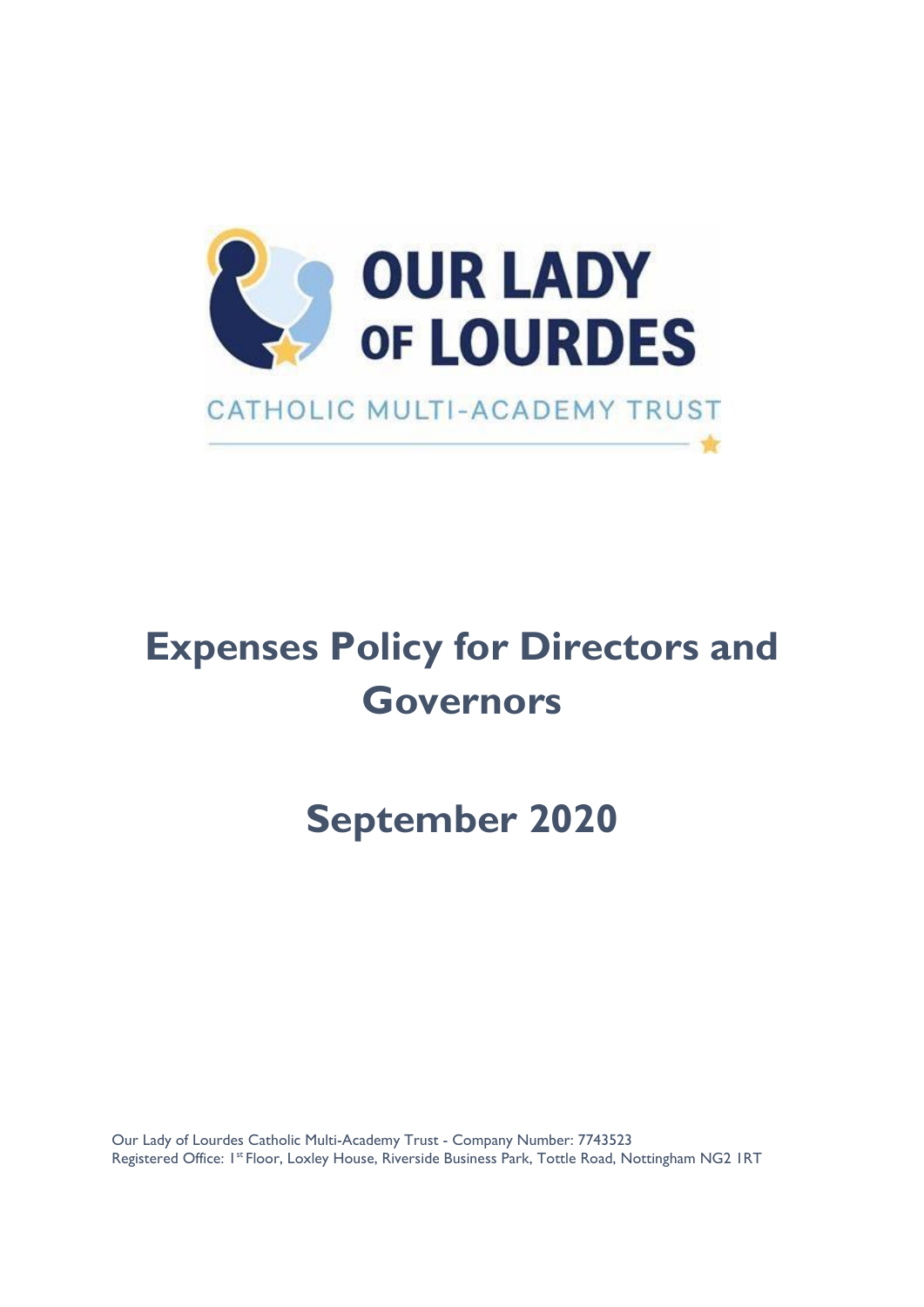## **Contents**

- 1 Introduction
- 2 Travel Expenses
- 3 Subsistence Expenses
- 4 Childcare and Bady-Sitting Allowances
- 5 Assistance Allowances
- 6 Miscellaneous Allowances
- 7 Payment of Expenses
- 8 Publication of Expenses
- 9 Policy Review

APPENDIX 1 Director and Governor Claim Form

#### **Trust Mission Statement**

We are a partnership of Catholic schools and our aim is to provide the very best Catholic education for all in our community and so improve life chances through spiritual, academic and social development.

#### We will achieve this by:

- Placing the life and teachings of Jesus Christ at the centre of all that we do
- Following the example of Our Lady of Lourdes by nurturing everyone so that we can all make the mostof our God given talents
- Working together so that we can all achieve our full potential, deepen our faith and know that Godloves us
	- Being an example of healing, compassion and support for the most vulnerable in our society

#### *1 Corinthians 14: 40 (GNT)*

*Everything must be done in a proper and orderly way*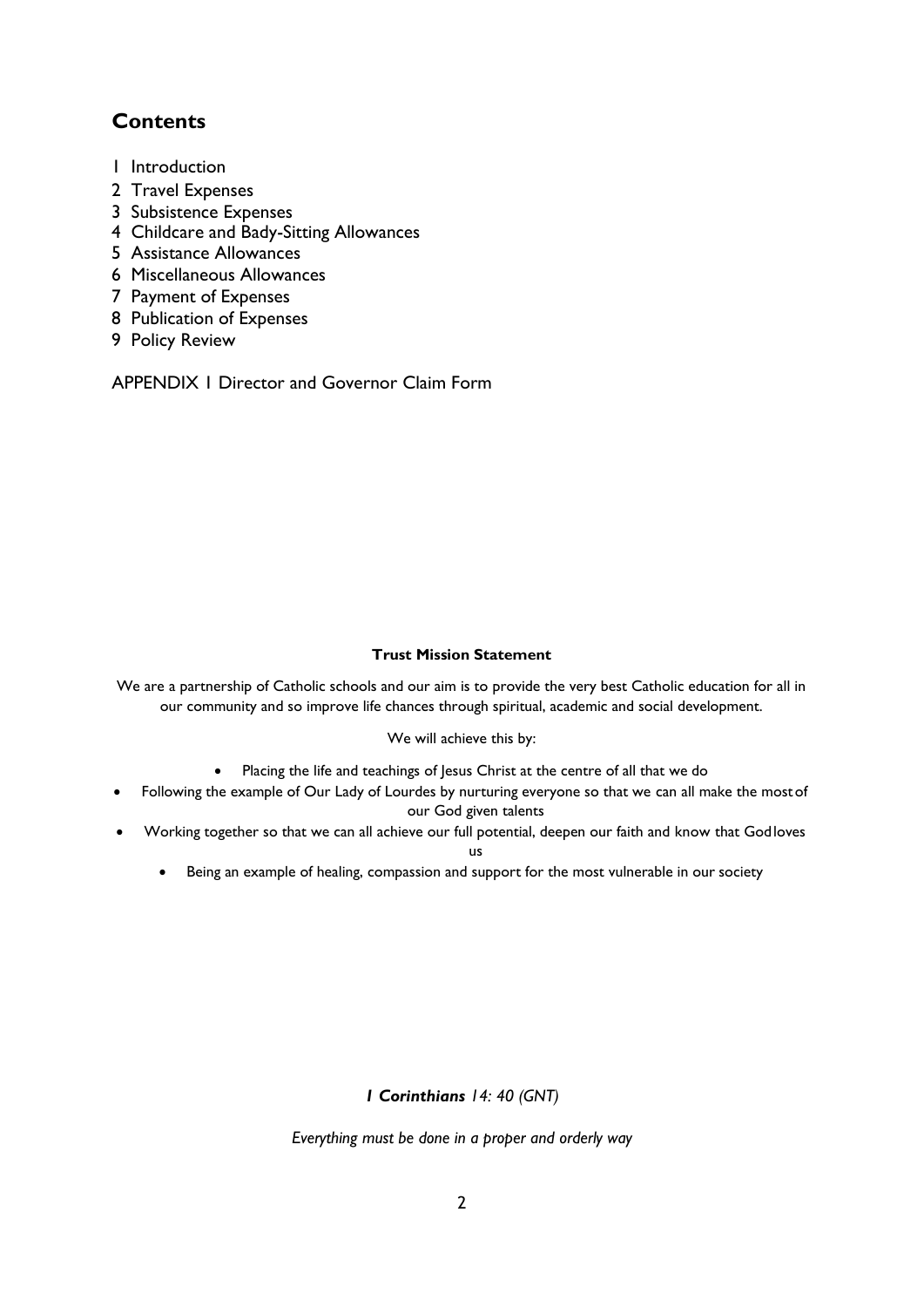## **1. Introduction**

Our Lady of Lourdes Catholic Multi-Academy Trust acknowledgesthe role of Directors and Governors in maintaining the strong Catholic ethos, setting the strategic direction and monitoring the performance of the Trust. Although the role is voluntary, the Trust wishes to provide a facility for Directors and Governors to be reimbursed for expenditure which they may incur in the course of their duties.

This policy applies equally to all Directors and Governors within the Our Lady of Lourdes Catholic Multi-Academy Trust and details which expenses are payable for attendance at 'Approved Duties'. However, it is always open to any individual to choose whether or not to claim, irrespective of this policy.

**1.1** The expenses which may be claimed are summarised below:

- $\checkmark$  Travel expenses
- $\checkmark$  Subsistence expenses
- $\checkmark$  Childcare and baby-sitting expenses
- $\checkmark$  Governor assistance
- $\checkmark$  Miscellaneous expenses

All claims submitted for payment must be supported by a valid receipt.

### **1.2 Approved Duties**

The following is a list of activities that the Catholic Multi-Academy Trust has deemed an 'Approved Duty' for the purpose of claiming expenses under this policy:

- $\checkmark$  Properly convened meetings of the Catholic Multi-Academy Trust and Local GoverningBodies
- $\checkmark$  Other duties designated by the Academy Trust or Local Governing Body, e.g. acting as a member of a panel convened for recruitment, disciplinary, pay or other approvedreason
- $\checkmark$  Attendance at a meeting or conference approved by the Local Governing Body
- Governors' formal visits to the school **will** qualify.

It should be noted that casual visits to the Trust academies by any Director or Governor will not qualify for payment under this policy.

#### **1.3 Allowable Expenses**

Directors and Governors may only claim expenses in respect of actual expenditure incurred whilst attending the above meetings, undertaking training/development and otherwise acting on behalf of the Catholic Multi-Academy Trust. These expenses are not subject to tax as long as only actual expenditure is reimbursed and a valid receipt has been attached to the claim form.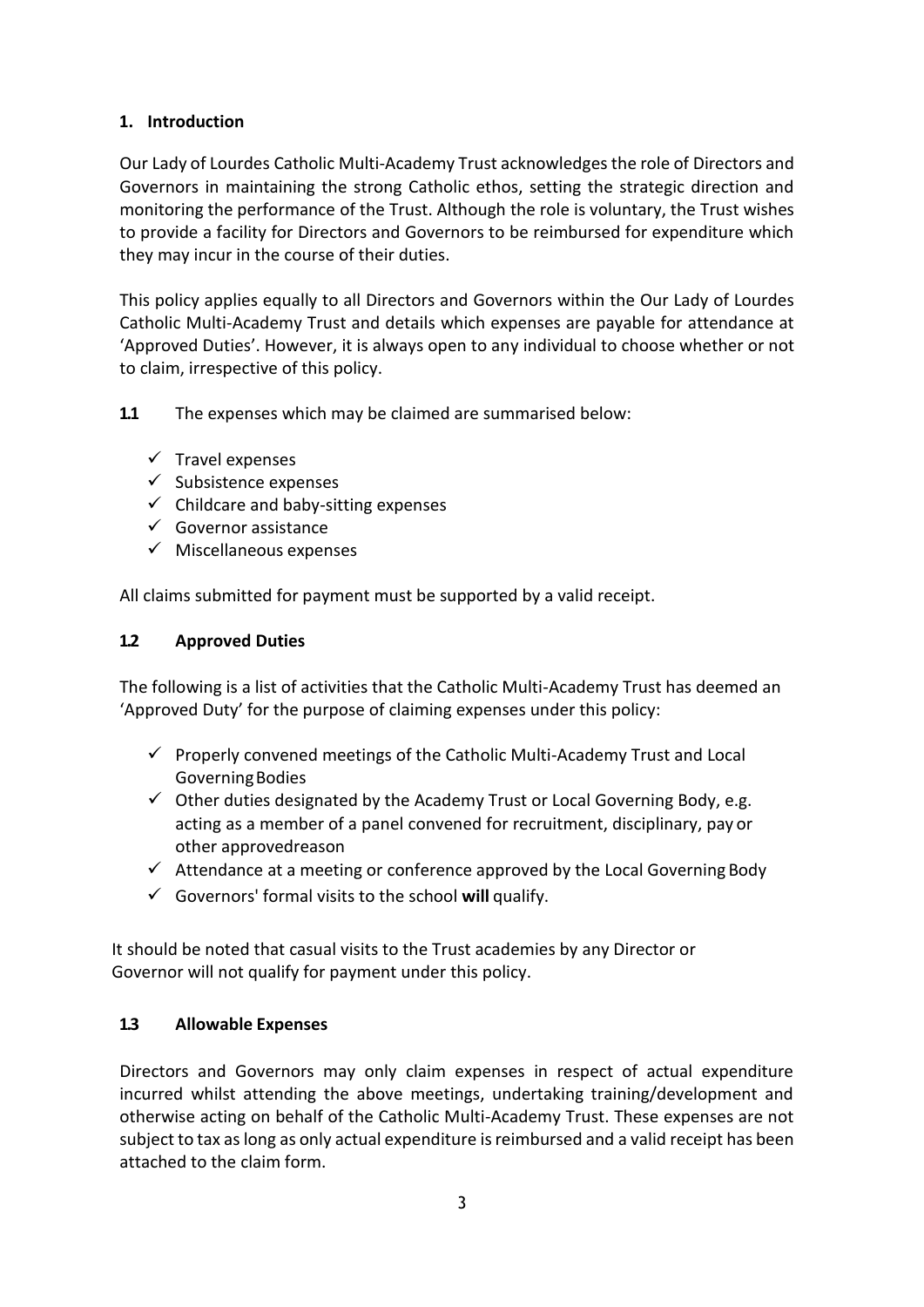## **1.4 Expenses Not Allowed**

- 1. Governors cannot claim 'attendance allowances' i.e. payment for actually attending Governing Body meetings;
- 2. Governors may not be reimbursed for loss of earnings.

## **2. Travel Expenses**

Consideration should be given to the mode of transport to ensure that the most cost effective means of travel is used. The costs of travel by car should be checked against other forms of public transport including rail travel prior to the journey being made.

All payments are on the basis that the journey was actually undertaken and expenditure necessarily incurred. Directors and Governors are encouraged to coordinate travel arrangements where possible to minimise the costs to the Catholic Multi-Academy Trust. If Directors and Governors share transport, only the driver is eligible to claim for the journey. The following may beclaimed:

## **2.1 Allowable Travel Claims**

- $\checkmark$  the approved mileage rates currently in force as set out on HMRC website
- $\checkmark$  the actual cost of standard rate public transport including bus and train fares (cheap rate fares should be used where they are available)
- $\checkmark$  the actual cost of car parking
- $\checkmark$  congestion charges
- $\checkmark$  taxi fares (in exceptional circumstances i.e. no other transport options available and attendance essential)

Mileage claimable must be calculated on the basis of the shortest, most practical route for the journey. Where it is reasonable and practical to use public transport then Directors and Governors will be expected to do so.

## **2.2 Travel Expenses Not Allowed**

Under no circumstances will the Catholic Multi-Academy Trust reimburse car parking fines, speeding tickets, damage to a vehicle whilst on official duties or the costs associated with any offences under the Road Traffic Acts.

Directors and Governors should only travel by air if approved in advance by the Catholic Multi-Academy Trust.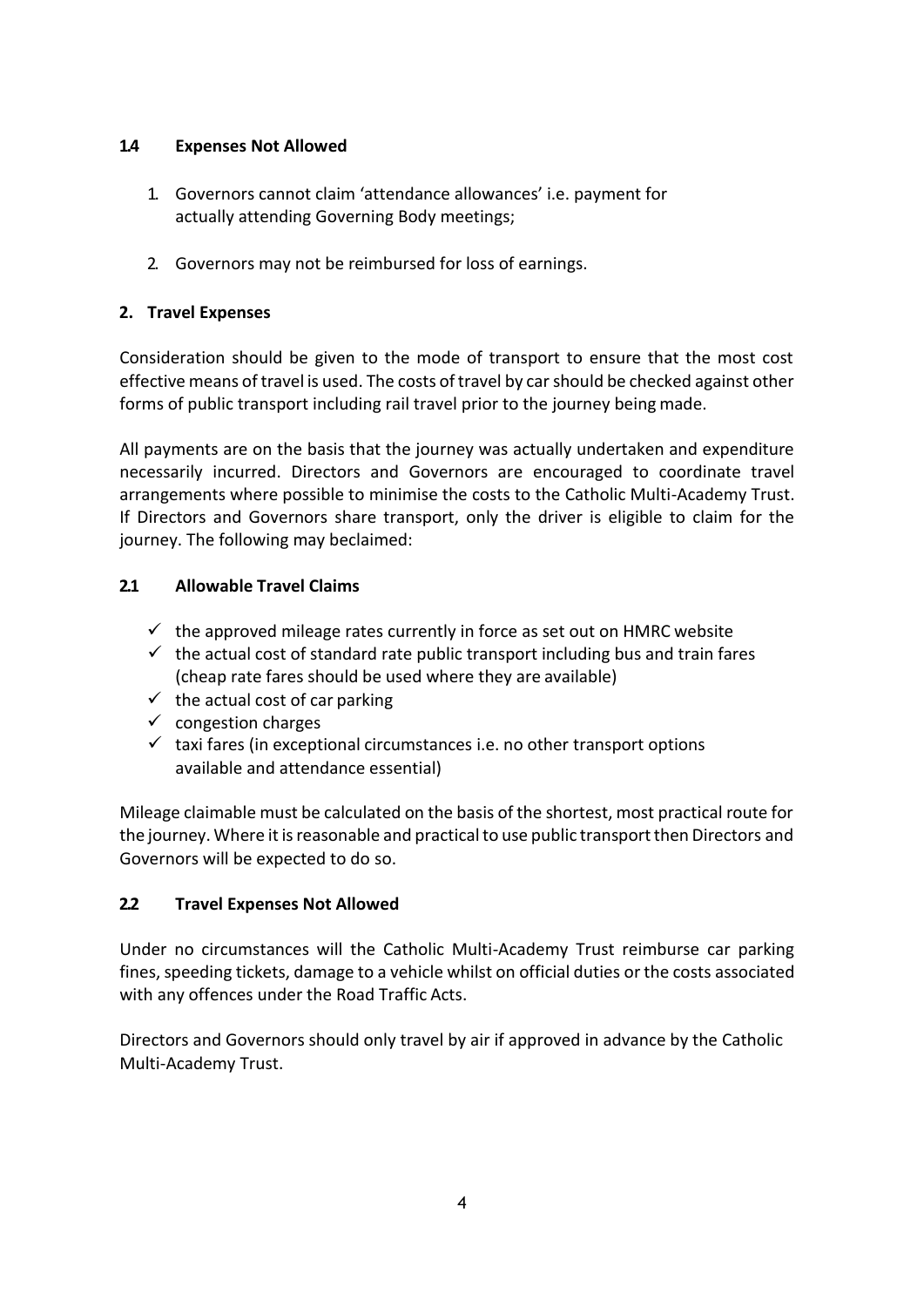## **3. Subsistence Expenses**

Under normal circumstances, no expenses will be provided for subsistence. However, if additional expenses are incurred because work as a Director or Governor requires taking meals (i.e. breakfast, lunch or dinner) whilst away on Trust business, reimbursement will be made for the food/drink items bought on the day claimed up to the amounts detailed below:

| <b>Period of Attendance</b>                                                       | <b>Maximum Claim Limit</b> |
|-----------------------------------------------------------------------------------|----------------------------|
| Breakfast Allowance for a duty of more than 4 hours concluding<br>before 12 noon. | £6.55                      |
| Lunch Allowance for a duty of more than 4 hours concluding after<br>12 noon       | £9.03                      |
| Dinner Allowance for a duty of more than 4 hours concluding<br>after 6 p.m.       | f11.20                     |
| (Receipts must be submitted to support all claims)                                |                            |

*Under no circumstances will the Catholic Multi-Academy Trust reimburse payments in relation to the purchase of alcoholic beverages or permit claims where a free meal has been provided as part of the official duty.*

#### **The Limitations on Reimbursement are:**

- Attendance of more than 4 but less than 8 hours, the cost of 1 main meal
- Attendance of 8 hours or more but less than 12 hours, the cost of 2 mainmeals
- Attendance of 12 hours or more, the cost of 3 main meals

## **4. Childcare and Baby-Sitting Allowances**

Directors and Governors may claim an allowance for childcare costs incurred on approved duties. The allowance will be the actual expenses incurred or a maximum of £5 per hour for each child.

The Catholic Multi-Academy Trust will pay up to £50 per annum for this category of expense.

#### **5. Assistance Allowances**

Directors and Governors may claim an allowance for costs relating to additional needs incurred on approved duties. These may include:

- Support for the cost of a signer
- $\checkmark$  Audio equipment
- $\checkmark$  Braille transcription<br> $\checkmark$  Translation of docur
- Translation of documents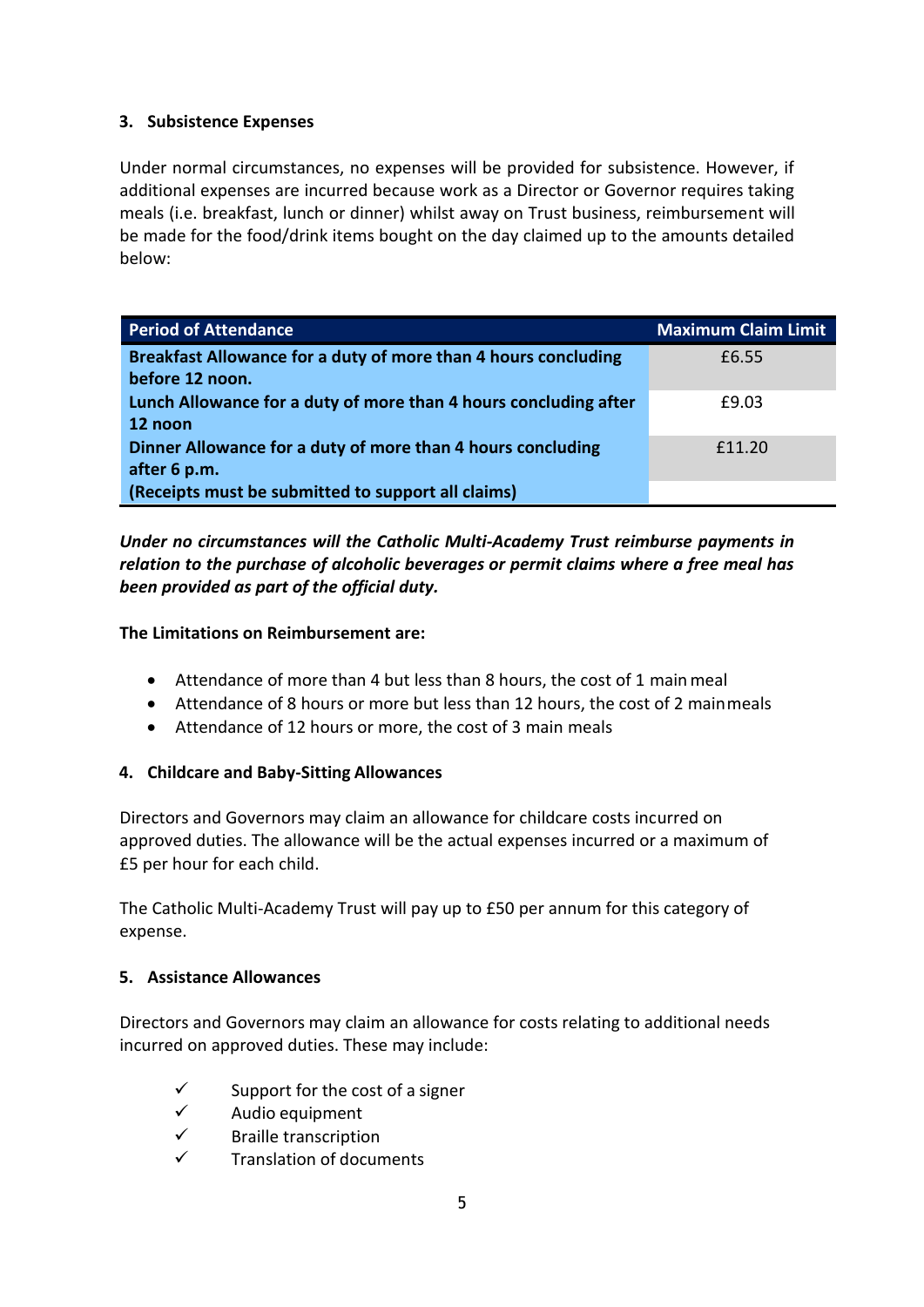The Catholic Multi-Academy Trust will pay up to £50 per annum for this category of expense.

### **6. Miscellaneous Allowances**

Directors and Governors may claim reasonable expenses for the following costs incurred in carrying out their approved duties:

- $\checkmark$  Photocopying or printing<br> $\checkmark$  PC ink cartridges
- PC ink cartridges
- $\checkmark$  Stationery including paper
- $\checkmark$  Postage

The Catholic Multi-Academy Trust will pay up to £10 per annum of this category of expense.

## **7. Payment of Expenses**

Expense claims will only be paid if submitted on the approved form attached at Appendix 1 to this Policy. Unless substantial sums are involved, claims should be submitted termly in arrears and claim forms must be submitted to the Chair of the Catholic Multi-Academy Trust for Directors or the Chair of the Local Governing Body in the case of Governors for review and approval. The Vice-Chair in each case will authorise payments in respect of any claims made by the Chair.

The Chair of the Catholic Multi-Academy Trust or Local Governing Body, Headteacher, Finance Director, Company Secretary and Academy Business Managers have the right to ask for additional evidence to support any expense claims made under this Policy. The Trust Finance Director will maintain a record of claims made including date, name, amount and reason for budget monitoring purposes. Directors and Governors' expenses are subject to audit.

All claims must be supported by a valid receipt, e.g. bus ticket, phone bill, till receipt, child care receipt etc. All receipts which contain VAT must be retained by the Academy in accordance with current VAT legislation *(i.e. VAT receipts for fuel used on work journeys must be held for six years plus the current year)* and be available for inspection by Audit or HM Revenue and Customs. In the case of telephone calls, an itemised phone bill must be provided where possible identifying the relevant calls where a claim is being made. Where an itemised bill is not available full details of the calls must be provided. *Claims outstanding for more than six months will not be accepted.*

## **8. Publication of Expenses**

In the interests of openness and transparency, the Trust will publish details of all allowances and expenses paid to Directors and Governors on its public website.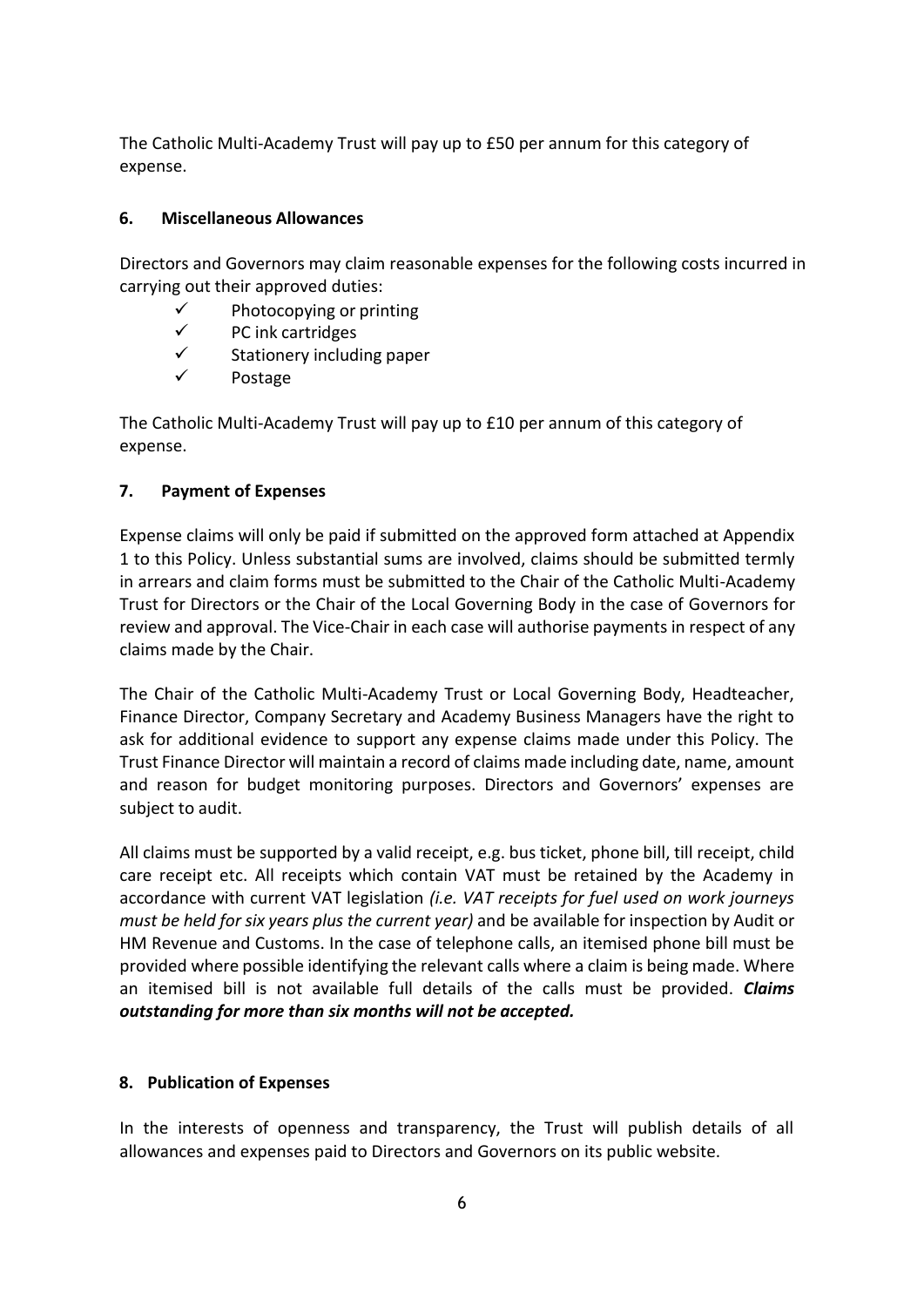## **9. Policy Review**

This policy will be reviewed annually and following any changes in relevant legislation.

| Date Issued    | September 2020                           |
|----------------|------------------------------------------|
| Date of Review | September 2021                           |
| Reviewer       | Finance & Estates Committee / Exec Board |
| Author         | NRCDES template / Daniel Moore           |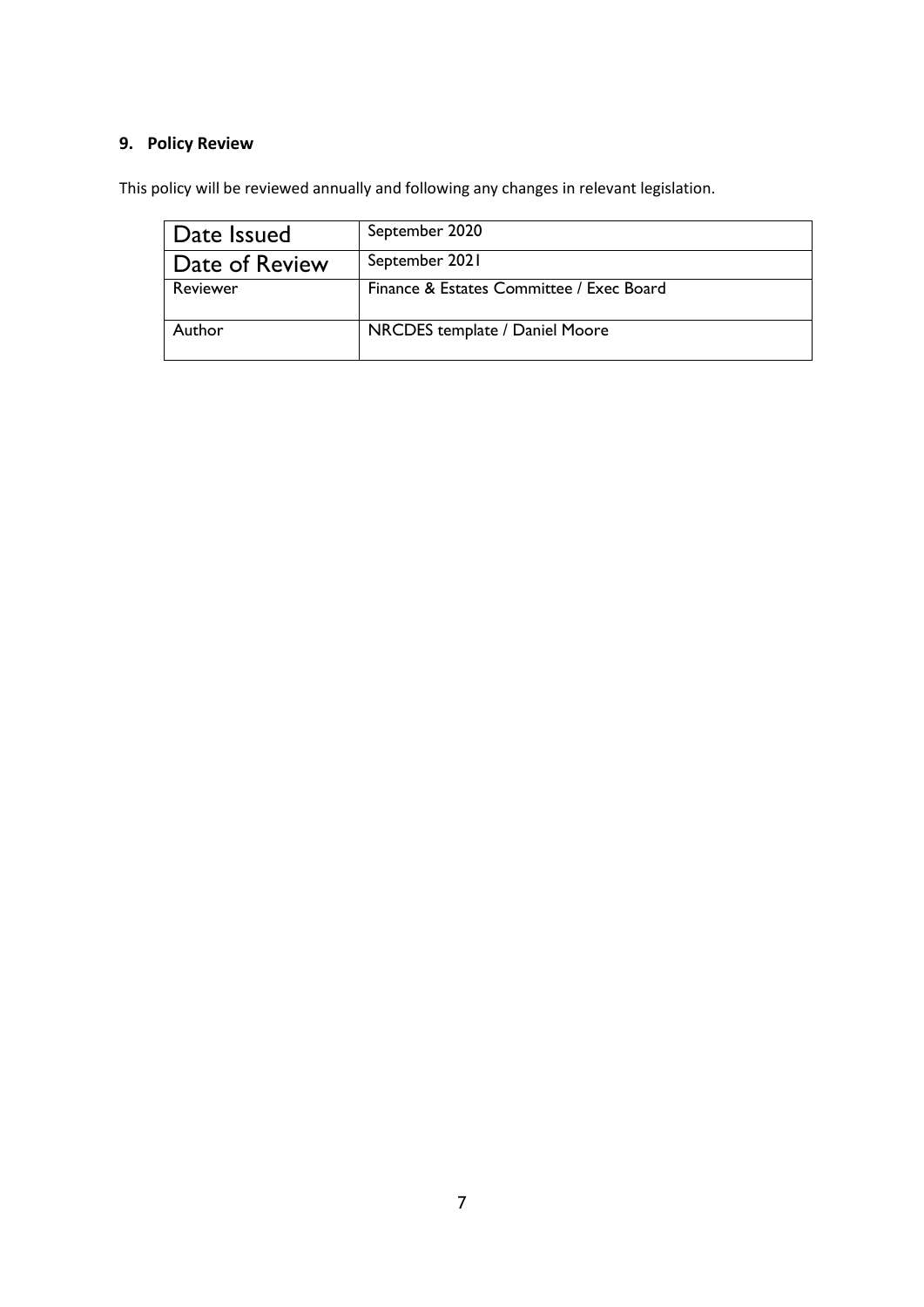## **Our Lady of Lourdes Catholic Multi-Academy Trust: Director and Governor Claim Form**

| Name:           |                        |
|-----------------|------------------------|
| <b>Address:</b> | <b>Vehicle Details</b> |
|                 |                        |

I certify that the expenditure detailed overleaf was actually and necessarily incurred in connection with my duties as a Director/

**Governor of CMAT/Academy. Relevant receipts are attached to**

**support my claim for reimbursement of expenses. Where mileage expenses are claimed I confirm that a motor vehicle policy is in place covering me to use the vehicle stated for business purposes which indemnifies the Academy Trust against third party claims.**

**Signed** 2008 2019 2020 2021 2021 2022 2021 2022 2021 2022 2021 2022 2022 2021 2022 2022 2022 2022 2022 2022 2023 2022 2023 2022 2023 2022 2023 2023 2023 2023 2023 2023 2023 2023 2023 2023 2023 2023 2023 2023 2023 2023 202

**I confirm that I have checked and approved the expenses claimed overleaf.**

| <b>Signed (Chair of Trust/Local Governing Body)</b> | <b>Date</b> |  |
|-----------------------------------------------------|-------------|--|
|                                                     |             |  |